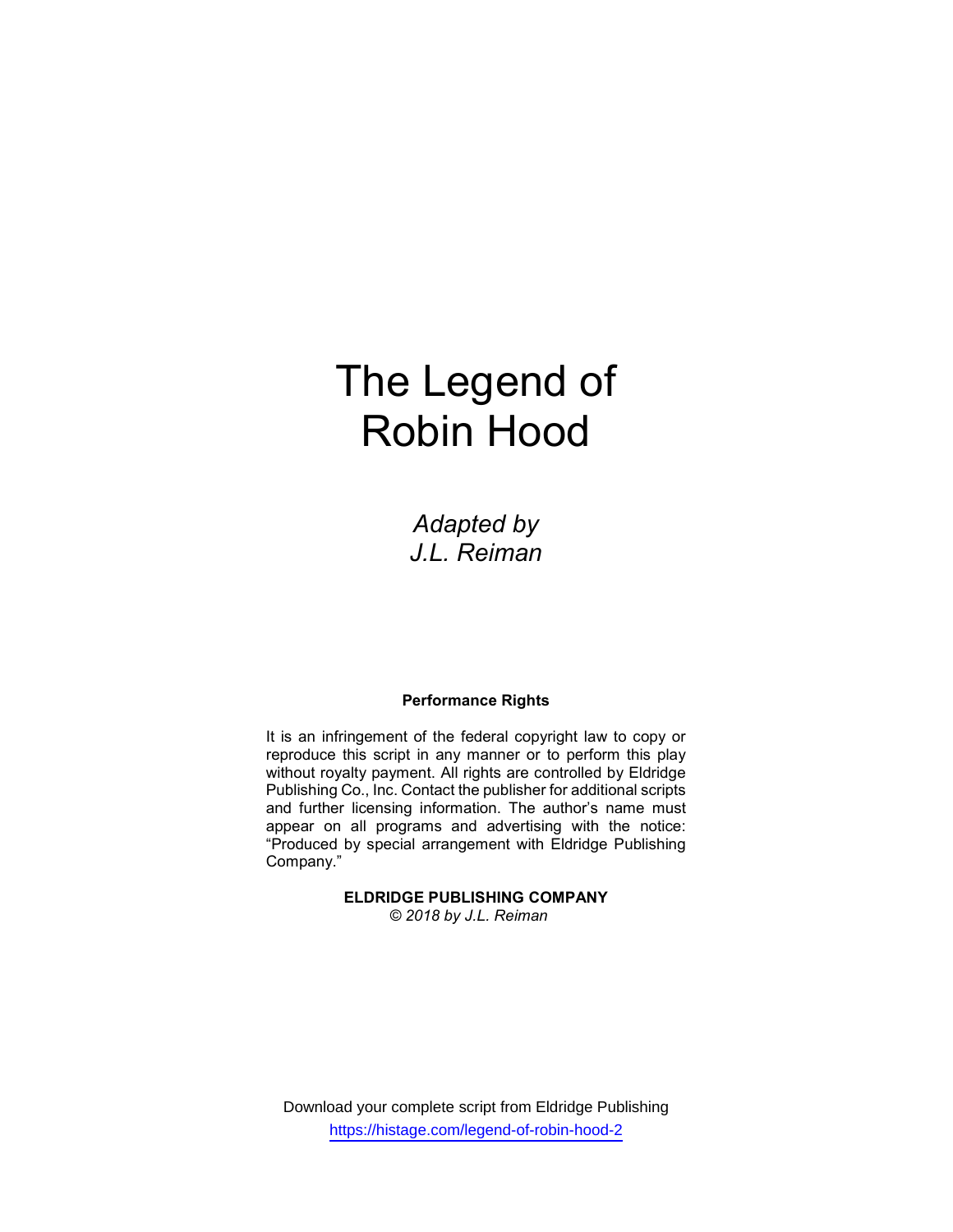Dedicated to all who courageously seek justice for themselves and others.

#### STORY OF THE PLAY

Life in medieval times is hard, especially with greedy King John sitting on England's throne. Nottingham's townspeople are constantly terrorized and taxed by the Sheriff and his cronies. To make matters worse, families who can't afford to pay are separated from their loved ones, forced to work off debts, and even driven from their homes. Robert of Locksley finds himself in this very predicament. After losing his home, a bounty is placed on his head, forcing him to flee and leave his beloved Maid Marion behind. But Robert joins a band of merry men (and women!) taking refuge in the Sherwood Forest, and he becomes known as Robin Hood. With his perfect marksmanship and quick thinking, the chivalrous Robin Hood quickly becomes the leader of an underground rebellion against the cruel tyrant. Their plan is simple: steal from the rich and give to the poor. But the Sheriff and his men are closing in on the outlaws, cleverly using a May Day contest to capture Robin Hood and his friends! To ensure that Robin will be in attendance to fall into the trap, the Sheriff arranges for Maid Marion's hand in marriage to be awarded to the best marksman. In the adventure of a lifetime, our heroes band together to prove that bravery, resourcefulness, and stunning swordplay will win in the end. This classic and familyfriendly retelling of The Legend of Robin Hood brings to life another era, but the themes are timeless, and audiences will connect with the drama and humor onstage.

#### ORIGINAL PRODUCTION

First performed in the Fall of 2010 by The Academy of Community Theatre, Colorado Springs, CO. The show was directed by Lynn M. Hamilton and had the following cast: ALAN (Alaina) A'DAYLE: Katie Moore; ROBERT OF LOCKSLEY (ROBIN HOOD): Paul Brueggemann; JOHN LITTLE: Cameron Kozlarek; WILL SCATHLOCKE: Eric Silva II; JANE DOWNEY: Allie Abbott; CECILY SCATHLOCKE: Elizabeth Magas; LOGAN (Leuit), MAN AT ARMS: Keri Myers; ALBERT (Albree): Rebecca Martinez; DUNSTAN, DUMBSHOW ROBIN, MAN AT ARMS: Teddy Brueggemann; MUCH: Joshua His; MARION FITZWARIN: Julie L. Haffley; FRIAR TUCK: Matthew S. Tillinghast; CLORINDA: Hannah Lane; MATHILDA: Hannah Myers; AGNES STUTELY: Anna Brueggemann; HENRY STUTELY, FRANCOIS DE GLANVILLE: Jonathan Hoeffel; HILDA STOKES: Shelby Evanoika; SYBIL GARRETT, JEANETTE DE GLANVILLE: Sheree Personius; COGGINS: John Magas; HOBBES, BERNARD DE GLANVILLE: Noah Forbus; KING JOHN: Kendall Burnett; SENESCHAL (MILES DE PERYS), DUMBSHOW SHERIFF: Tori Hamilton; SIR GUY OF GISBOURNE, DUMBSHOW KING RICHARD: Addison Pond; SHERIFF (EUSTACE DE LUDEHAM): David McCormick; BAILIFF (BALDRIC OIL DE LARRUN), DUMBSHOW KING JOHN: Jameson Fuller; GERARD: Carolyn Given; FERGAL: Claire Burkholder; LLYWELLYN OF WALES: Peter Jordahl; GERTRUDE BEAUMARCHAIS, NICOLA DE LA HAYE: Charlotte Meert.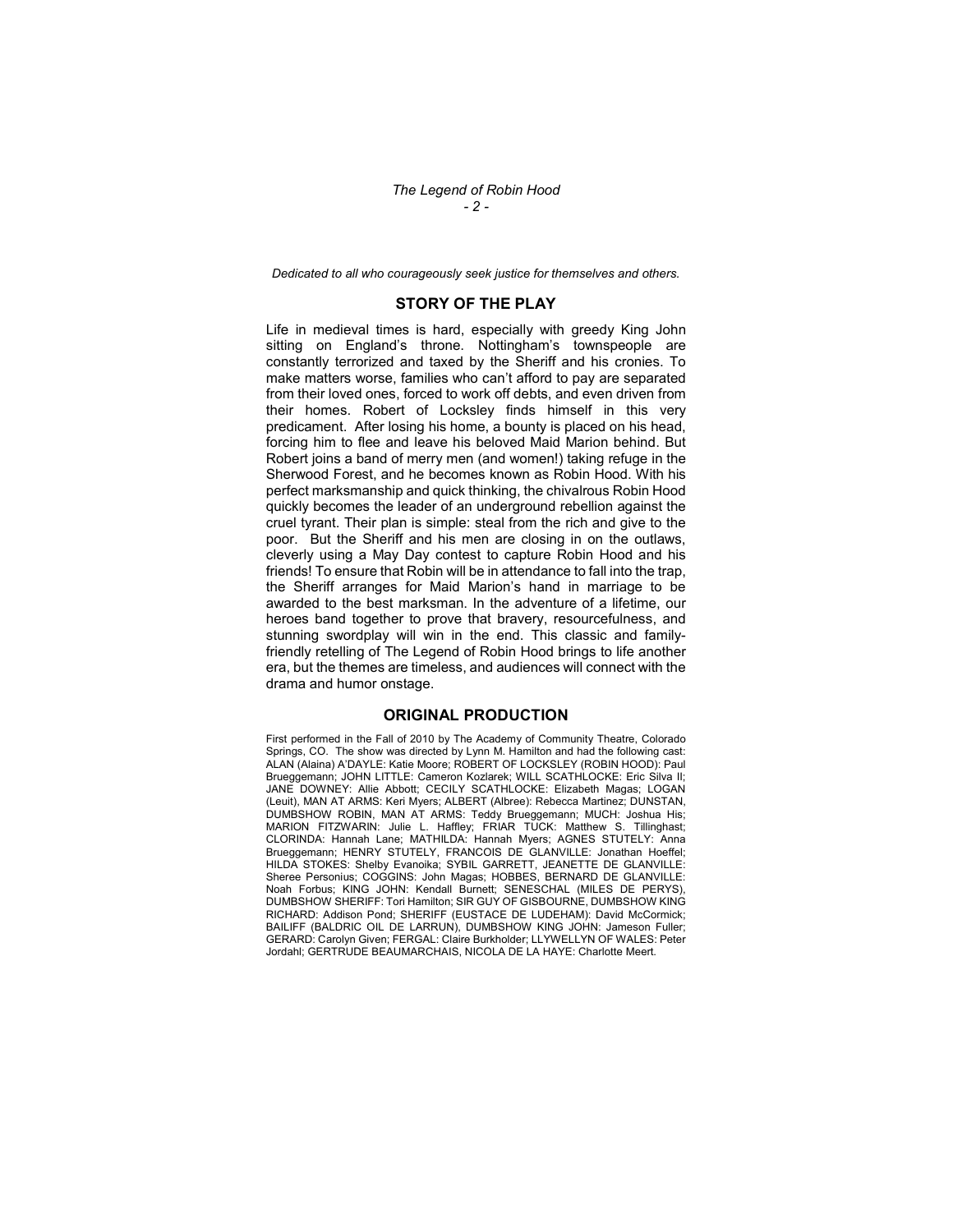The Legend of Robin Hood - 3 -

## CAST OF CHARACTERS

28 - 34 (Flexible; some doubling possible; optional extras) Minimum cast: 17 m, 9 w, 1 flexible

ALAN A'DAYLE: Minstrel, scene change vocalist.

Forest Outlaws

ROBIN HOOD: Our hero, leader of the forest outlaws. Formerly Robert of Locksley. JOHN LITTLE: (Little John) Forest outlaw. WILL SCATHLOCKE: Forest outlaw. JANE DOWNEY: Forest outlaw. CECILY SCATHLOCKE: Forest outlaw, sister of Will. LOGAN: Forest outlaw. ALBERT: Forest outlaw. DUNSTAN: Forest outlaw. MUCH: A young orphan.

Nottingham Townspeople

MARION FITZWARIN: Daughter of a noble, cousin to King John. FRIAR TUCK: Augustinian Friar, friend of Marion. CLORINDA: Young girl, best friend of Mathilda. MATHILDA: Young girl, best friend of Clorinda. AGNES STUTELY: Mother of Henry. HENRY STUTELY: Young boy, son of Agnes. HILDA STOKES: Older woman. SYBIL GARRETT: Middle aged woman. COGGINS: Baker. HOBBES: Male townsperson.

Royalty, Law & Nobles:

KING JOHN: King of England. SENESCHAL: (Miles De Perys) Assistant to King John. SIR GUY OF GISBOURNE: Hired killer of some prestige. SHERIFF: (Eustace De Ludeham) Local law enforcement, corrupt and dim. BAILIFF: (Baldric Oil De Larrun) Sheriff's assistant. GERARD: Thuggish deputy.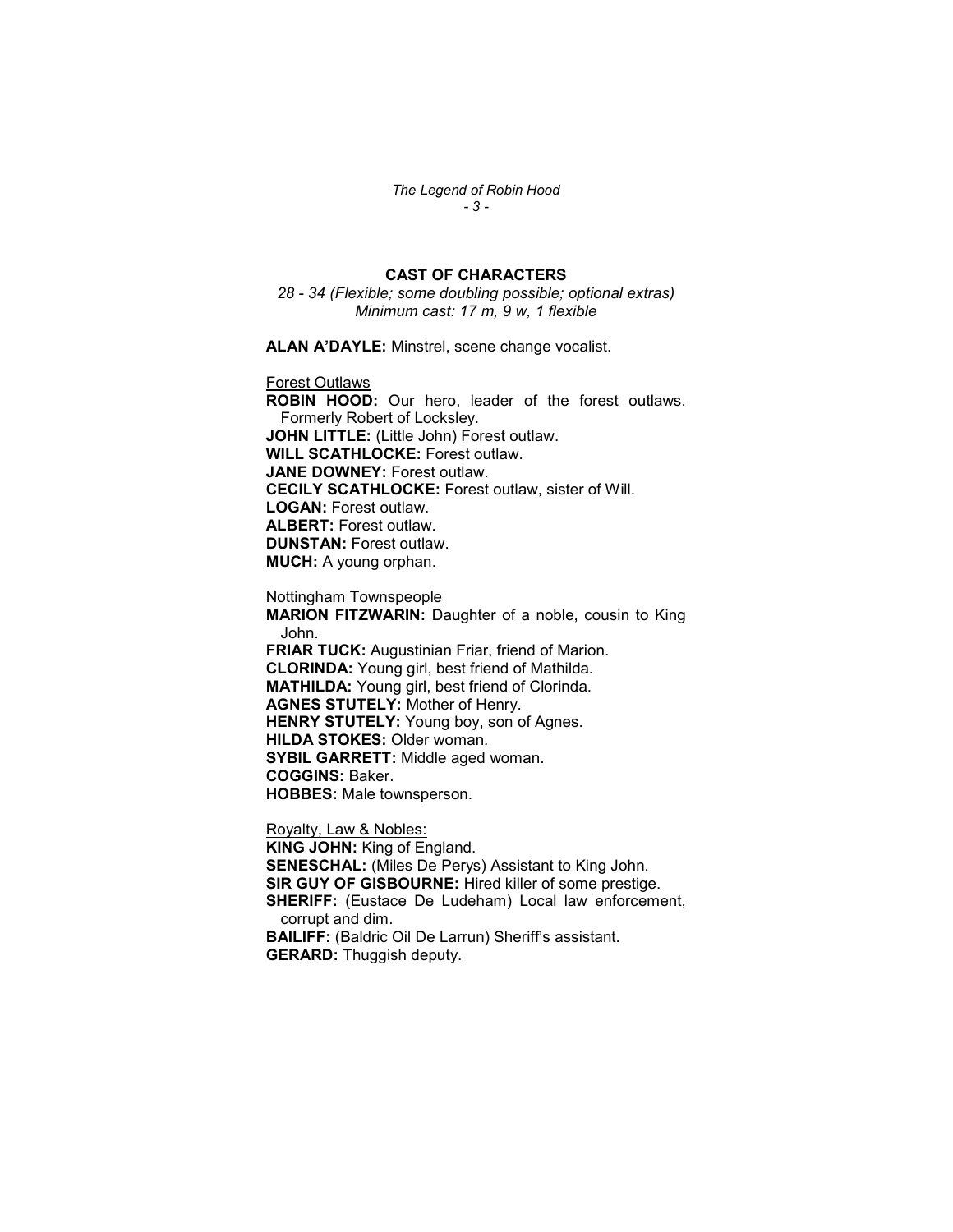## CAST OF CHARACTERS (Contunied)

FERGAL: Thuggish deputy. LLYWELLYN OF WALES: Welsh Lord, a high-ranking Baron. NICOLA DE LA HAYE: Baroness of Lincolnshire and friend to King John. MAN AT ARMS: Court servant. BERNARD DE GLANVILLE: Norman Noble, husband. JEANETTE DE GLANVILLE: Wife. GERTRUDE BEAUMARCHAIS: Sister of Jeanette. FRANCOIS DE GLANVILLE: Son.

TROUBADORS: Optional Opening (No lines.) These can be played by any actor. This is a great way to involve less experienced actors. DUMBSHOW ROBIN, DUMBSHOW MARION, DUMBSHOW SHERIFF, DUMBSHOW PRINCE JOHN, DUMBSHOW KING RICHARD

Suggested doubling of roles: HOBBES / BERNARD SYBIL / JEANETTE GERTRUDE / NICOLA HENRY / FRANCOIS LOGAN / MAN AT ARMS / LLYWELLYN DUNSTAN / DUMBSHOW ROBIN / MAN AT ARMS JANE / DUMBSHOW MARION SIR GUY / DUMBSHOW KING RICHARD SENESCHAL / DUMBSHOW SHERIFF BAILIFF / DUMBSHOW PRINCE JOHN

#### SETTING

1213-1214 AD. Nottinghamshire, England. Sherwood Forest and the village of Nottingham.

#### **MUSIC**

There are various oppertunities to add music to enhance your production. Music can play during the scene changes to further immerse the audience in the medieval world.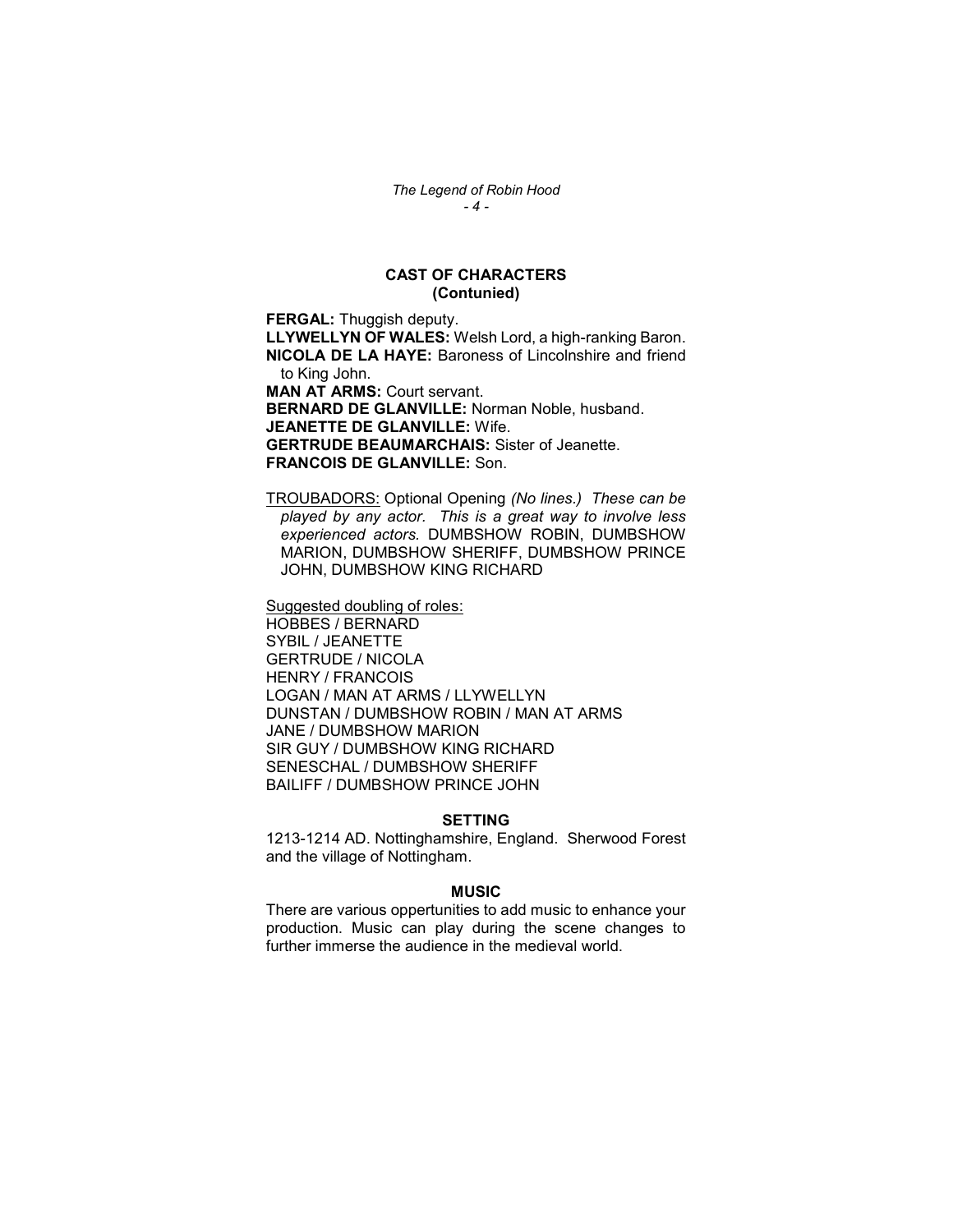#### Opening: Dumbshow

(TOWNSPEOPLE are milling about - onstage, side risers, on floor - going about their business chatting, working and playing. TROUBADOURS enter from the side and exuberantly set up the backdrop for their play as ALAN A'DAYLE calls for an audience. Townspeople gather at different rates and become engaged in the show. The backdrop is loudly released and crashes to the floor as instruments are noisily played to get the townspeople's attention. The people slowly emerge from their buildings to watch the spectacle and begin raucous laughing, cheering, and booing as they become more engaged in the action.)

ALAN A'DAYLE: Hear ve, hear ve! The telling of the story of the noble son of Locksley, Robert, later to be known as... Robin Hood! (DUMBSHOW ROBIN enters. Cheers from TOWNSPEOPLE.) ...And the one who loved him, the fair Maid Marion. (DUMBSHOW MARION enters. Cheers from TOWNSPEOPLE. ROBIN gives her a fresh lily.) Alas! Their love was to be torn apart by the cruel hand of the wicked Sheriff of Nottingham... (DUMBSHOW SHERIFF enters. Boos from TOWNSPEOPLE.) ...and the evil, wretched, Prince John 'Lackland'… (DUMBSHOW PRINCE JOHN enters. Boos from TOWNSPEOPLE.) ...who, upon the death of his brother Richard Lionheart, (DUMBSHOW KING RICHARD enters wearing a crown and waving. Cheers from TOWNSPEOPLE.) ...is crowned King of all England! (RICHARD drops, either from a stab or an arrow, and PRINCE JOHN reaches down, takes the crown and places it on his head. Boos from TOWNSPEOPLE.) Poor Robin lost his lands, (Pitchfork is taken from ROBIN.) ...his money, (Purse is taken from ROBIN.) ...and his home. He was forced into a life of outlawry due to the burdensome taxes King John placed on his and all of England's shoulders. (ROBIN is finally pushed away from MARION as she reaches towards him.) Oh, what a tragic, sorrowful tale is the legend of Robin Hood... (LIGHTS fade to a blackout.)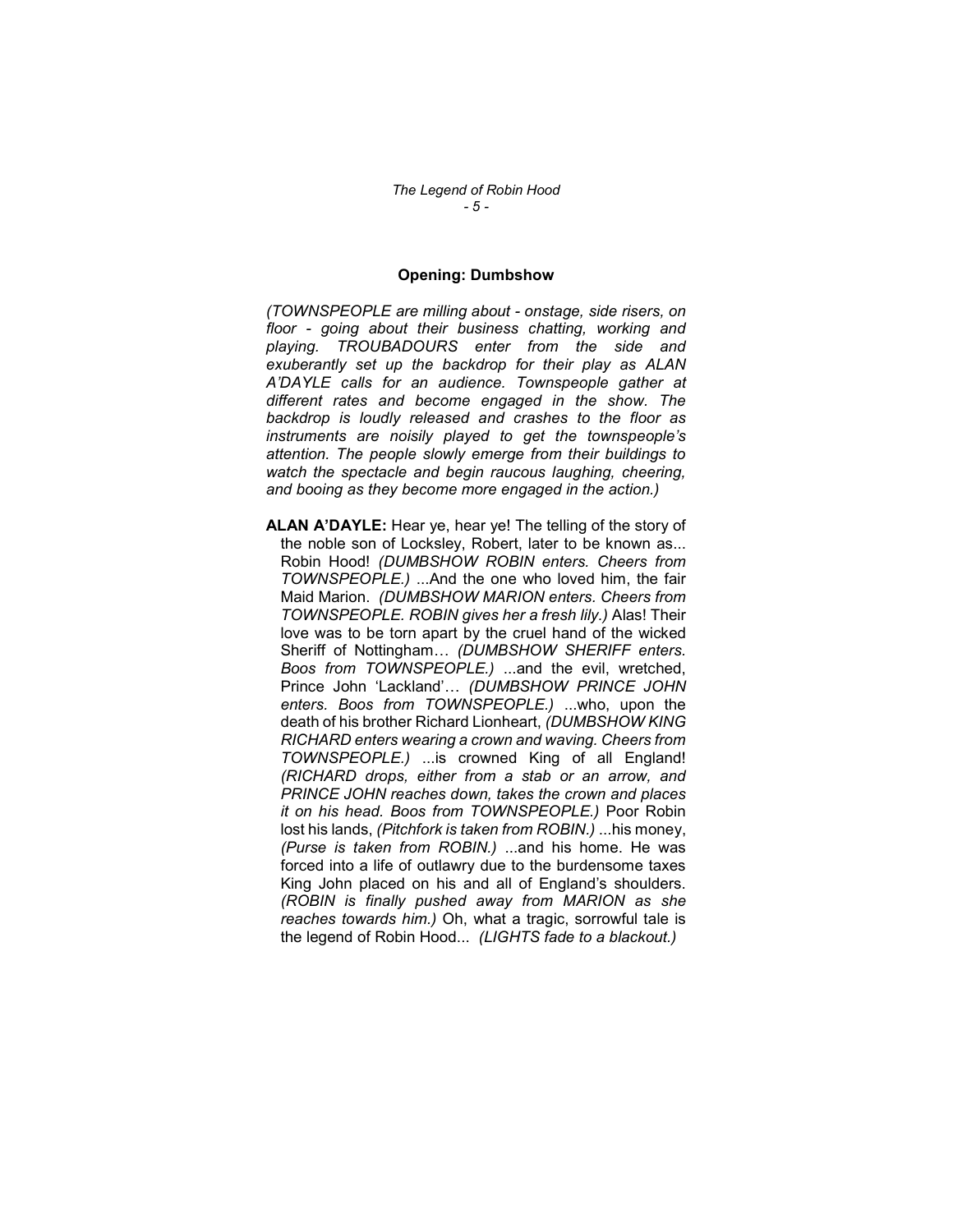## ACT I Scene 1: Forest Glade

(AT RISE: LIGHTS up on a forest glade, trees, bridge over stream. SFX: Low brook. ROBIN enters the wood. Tired but wary, he kneels at the stream to take a drink. As he's leaning over, cupping the water to his mouth, he notices a very large man in the reflection of the water. He looks up slowly as LITTLE JOHN grins down at him. WILL is hidden in the trees behind. Both men carry quarterstaves.)

ROBIN: I, er... uh... greetings, sir.

- LITTLE JOHN: And to you... "sir." What be ye doin' in my woods, now?
- ROBIN: Your woods? I was under the impression these were the king's forest.
- **LITTLE JOHN:** The king of these woods happens to be what man stands in opposition to ye, and that would be me. (Calls over his shoulder.) Ain't that right, Scathlocke?

(WILL appears behind LITTLE JOHN.)

- WILL: That's the sad truth of it... at least for every poor sap who happens to cross your path!
- ROBIN: (Cautiously rises to explain himself.) Look, kind gentlemen.

(WILL and LITTLE JOHN laugh at this.)

- ROBIN: (Cont'd.) You might as well know I am a fugitive from the law. I'm heading to London and the shortest path is through Sherwood so if it's all the same to you, I'll be on my way and not bother you any further.
- LITTLE JOHN: Well, since you ask, and me bein' a "gentleman" and all, it isn't the same to me. In fact, I will go so far as to deny you access. I'm sorry, little fellow, but you're gonna have to go around these woods to get to where you're going.